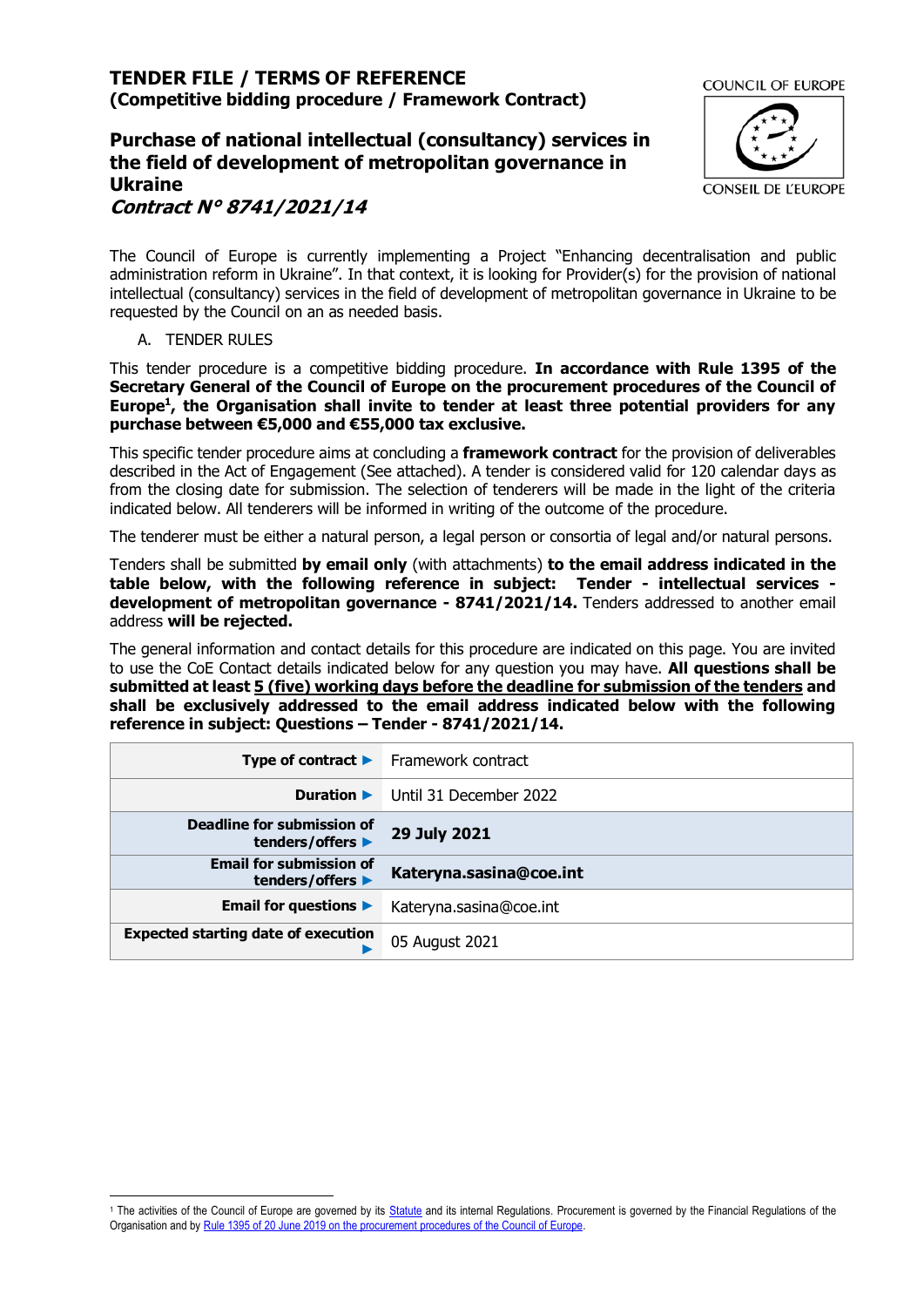#### B. EXPECTED DELIVERABLES

#### **Background of the Project**

The Council of Europe Programme "Enhancing decentralisation and public administration reform in Ukraine" is implemented as a part of the Council of Europe Action Plan for Ukraine for 2018-2022.

This project is a part of the Council of Europe continuous endeavour to support Ukraine in fulfilling its obligations as a member State of the Organisation which ratified the European Charter of Local Self-Government. It aims at ensuring effective functioning of local self-government system in Ukraine compliant with the European standards and good practice and provision of high-quality public services to population.

The Council of Europe is looking for a maximum of  $5$  (five) Provider(s) (provided enough tenders meet the criteria indicated below) in order to support the implementation of the project with a particular expertise on development of metropolitan governance in Ukraine.

This Contract is currently estimated to cover up to 50 activities, to be held by 31 December 2022. This estimate is for information only and shall not constitute any sort of contractual commitment on the part of the Council of Europe. The Contract may potentially represent a higher or lower number of activities, depending on the evolving needs of the Organisation.

For information purposes only, the total budget of the project amounts to 1,700,000 Euros and the total amount of the object of present tender **shall not exceed 55,000 Euros tax exclusive** for the whole duration of the Framework Contract. This information does not constitute any sort of contractual commitment or obligation on the part of the Council of Europe.

## **Scope of the Framework Contract**

Throughout the duration of the Framework Contract, pre-selected Providers may be asked to:

- provide legal and policy advice: assess and comment on legal and policy documents,;
- prepare analytical reports and recommendations;
- participate in events (meetings, workshops, conferences, high level meetings, study visits), prepare and make presentations;
- moderate discussions;
- contribute to capacity building activities for communities-potential members of various agglomerations in Ukraine:
- support the preparation of relevant questionnaires, opinion polls, other surveys;
- provide advice and technical support to newly amalgamated communities..

The above list is not considered exhaustive. The Council reserves the right to request deliverables not explicitly mentioned in the above list of expected services, but related to the field of expertise object of the present Framework Contract.

In terms of **quality requirements**, the pre-selected Service Providers must ensure, inter alia, that:

- The services are provided to the highest professional/academic standard;
- Any specific instructions given by the Council whenever this is the case are followed.

In addition to the orders requested on an as needed basis, the Provider shall keep regular communication with the Council to ensure continuing exchange of information relevant to the project implementation. This involves, among others, to inform the Council as soon as it becomes aware, during the execution of the Contract, of any initiatives and/or adopted laws and regulations, policies, strategies or action plans or any other development related to the object of the Contract (see more on general obligations of the Provider in Article 3.1.2 of the Legal Conditions in the Act of Engagement).

Unless otherwise agreed with the Council, written documents produced by the Provider shall be in English (see more on requirements for written documents in Articles 3.2.2 and 3.2.3 of the Legal Conditions in the Act of Engagement).]

C. FEES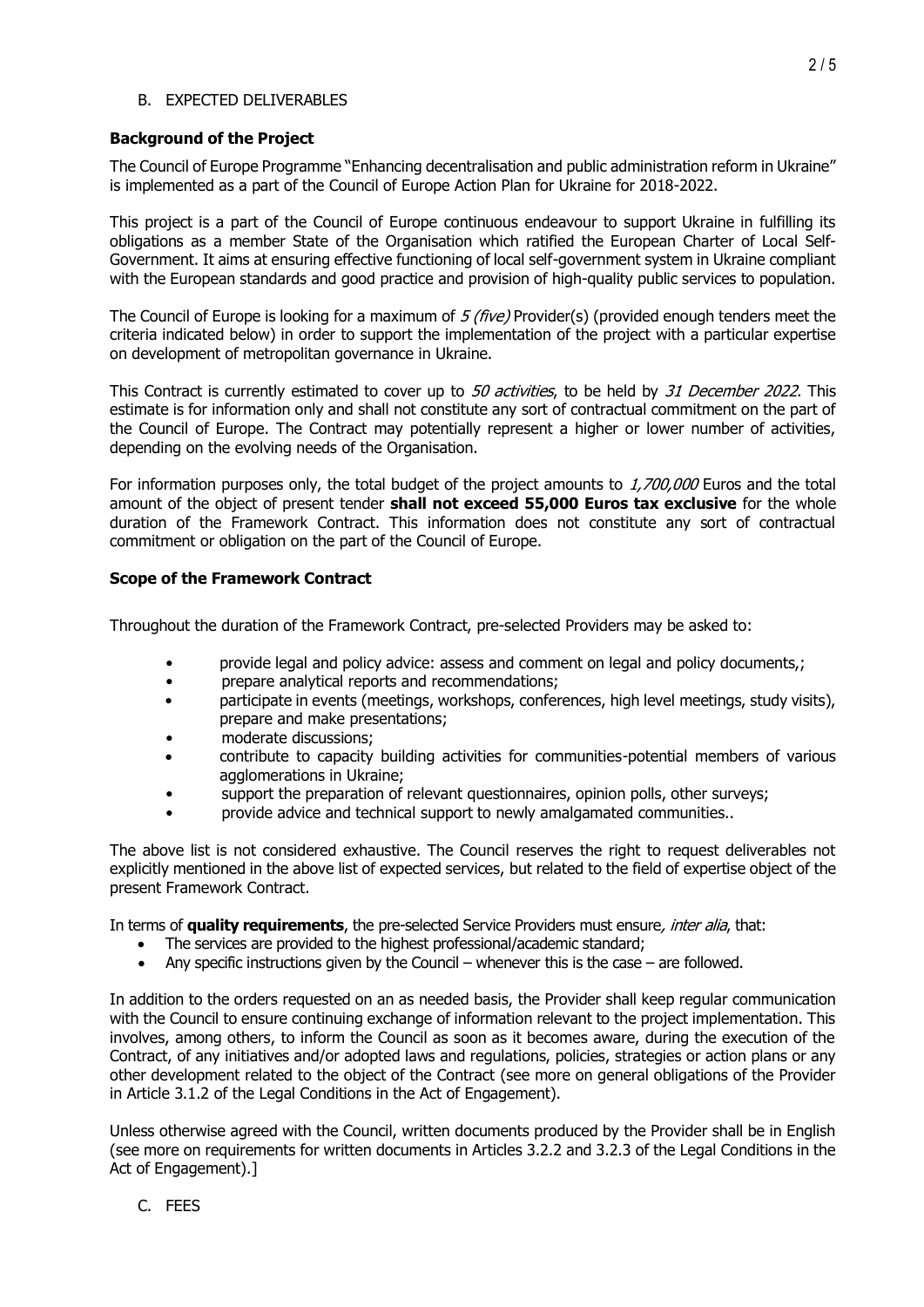Tenderers are invited to indicate their fees, by completing and sending the table of fees, as attached in Section A to the Act of Engagement. These fees are final and not subject to review. Tenders proposing fees above the exclusion level indicated in the Table of fees will be **entirely and automatically** excluded from the tender procedure.]

The Council will indicate on each Order Form (see Section [D](#page-2-0) below) the global fee corresponding to each deliverable, calculated on the basis of the unit fees, as agreed by this Contract.]

#### D. HOW WILL THIS FRAMEWORK CONTRACT WORK? (ORDERING PROCEDURE)

<span id="page-2-0"></span>Once the selection procedure is completed, you will be informed accordingly. Deliverables will then be delivered on the basis of Order Forms submitted by the Council to the selected Provider (s), by post or electronically, on **an as needed basis** (there is therefore no obligation to order on the part of the Council).

#### **Pooling**

For each Order, the Council will choose from the pool of pre-selected tenderers the Provider who demonstrably offers best value for money for its requirement when assessed – for the Order concerned – against the criteria of:

- quality (including as appropriate: capability, expertise, past performance, availability of resources and proposed methods of undertaking the work);
- availability (including, without limitation, capacity to meet required deadlines and, where relevant, geographical location); and
- price.

Each time an Order Form is sent, the selected Provider undertakes to take all the necessary measures to send it **signed** to the Council within 2 (two) working days after its reception. If a Provider is unable to take an Order or if no reply is given on his behalf within that deadline, the Council may call on another Provider using the same criteria, and so on until a suitable Provider is contracted.]

## **Providers subject to VAT**

The Provider, **if subject to VAT**, shall also send, together with each signed Form, a quote<sup>2</sup> (Pro Forma invoice) in line with the indications specified on each Order Form, and including:

- the Service Provider's name and address;
- its VAT number;
- the full list of services;
- the fee per type of deliverables (in the currency indicated on the Act of Engagement, tax exclusive);
- the total amount per type of deliverables (in the currency indicated on the Act of Engagement, tax exclusive);
- the total amount (in the currency indicated on the Act of Engagement), tax exclusive, the applicable VAT rate, the amount of VAT and the amount VAT inclusive .

#### **Signature of orders**

An Order Form is considered to be legally binding when the Order, signed by the Provider, is approved by the Council, by displaying a Council's Purchase Order number on the Order, as well as by signing and stamping the Order concerned. Copy of each approved Order Form shall be sent to the Provider, to the extent possible on the day of its signature.

## E. ASSESSMENT

#### Exclusion criteria and absence of conflict of interests

(by signing the Act of Engagement, you declare on your honour not being in any of the below situations)**<sup>3</sup>**

Tenderers shall be excluded from participating in the tender procedure if they:

<sup>&</sup>lt;sup>2</sup> It must strictly respect the fees indicated in the Act of Engagement. In case of non-compliance with these fees, the Council of Europe reserves the right to terminate the Contract with the Provider, in all or in part.

<sup>&</sup>lt;sup>3</sup> The Council of Europe reserves the right to ask tenderers, at a later stage, to supply the following supporting documents:

<sup>-</sup> An extract from the record of convictions or failing that an equivalent document issued by the competent judicial or administrative authority of the country of incorporation, indicating that the first three and sixth above listed exclusion criteria are met;

<sup>-</sup> A certificate issued by the competent authority of the country of incorporation indicating that the fourth criterion is met.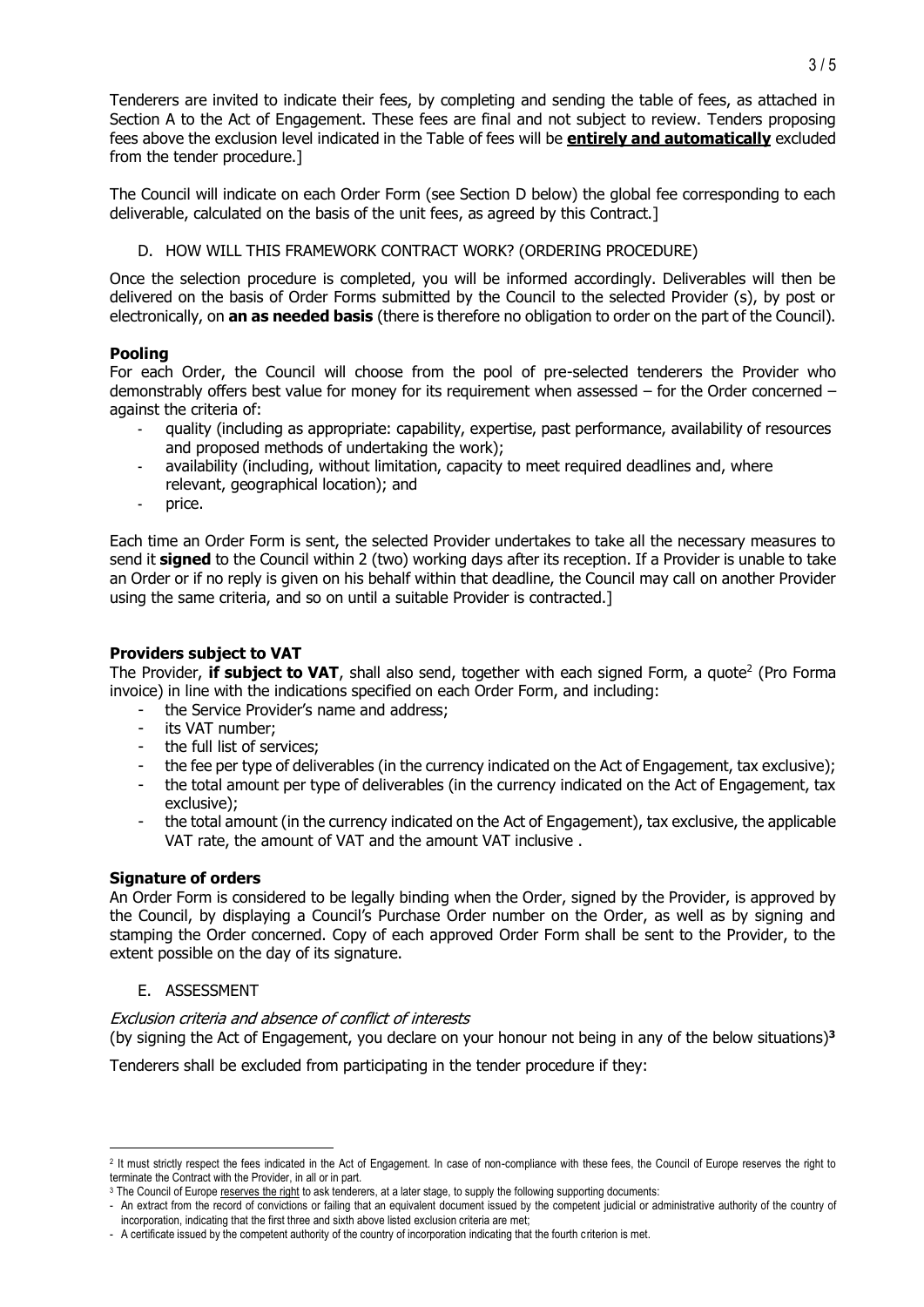- have been sentenced by final judgment on one or more of the following charges: participation in a criminal organisation, corruption, fraud, money laundering, terrorist financing, terrorist offences or offences linked to terrorist activities, child labour or trafficking in human beings;
- are in a situation of bankruptcy, liquidation, termination of activity, insolvency or arrangement with creditors or any like situation arising from a procedure of the same kind, or are subject to a procedure of the same kind;
- have received a judgment with res judicata force, finding an offence that affects their professional integrity or serious professional misconduct;
- do not comply with their obligations as regards payment of social security contributions, taxes and dues, according to the statutory provisions of their country of incorporation, establishment or residence;
- are an entity created to circumvent tax, social or other legal obligations (empty shell company), have ever created or are in the process of creation of such an entity;
- have been involved in mismanagement of the Council of Europe funds or public funds;
- are or appear to be in a situation of conflict of interest.

## Eligibility criteria

- Master's Degree (or equivalent) preferably in law, public administration, public policy, political science, sociology, economics, preferably with focus on local and regional government, or other relevant field;
- Minimum five years of relevant experience at the national level in undertaking specific research, providing legal and policy advice, recommendations in the relevant field as well as capacity building;
- Excellent Ukrainian language skills.

## Award criteria

- Quality of the offer (75%), including:
	- thematic knowledge and related experience of the local government reform and metropolitan governance in Ukraine;
	- knowledge and expertise in capacity-building activities for local authorities;
	- excellent knowledge on the Council of Europe standards in the fields of local government and good governance at local level;
	- research, analysis, writing and reporting skills;
	- knowledge of one of the official languages of the Council of Europe (English, French) would be an advantage:
	- communication and teamwork skills in an international environment.
- Financial offer (25%).

The Council reserves the right to hold interviews with eligible tenderers.

Multiple tendering is not authorised.

# F. NEGOTIATIONS

The Council reserves the right to hold negotiations with the bidders in accordance with Article 20 of Rule 1395.

## G. DOCUMENTS TO BE PROVIDED

- A completed and signed copy of the **Act of Engagement<sup>4</sup>** (See attached);
- A detailed CV, in Europass Format, demonstrating clearly that the tenderer fulfils the eligibility criteria (in English);
- **A motivation letter in English, demonstrating clearly experience and expertise required;**
- **At least three samples of the previous work (preferably in English or in Ukrainian, relevant deliverables / links to publications etc.);**

<sup>4</sup> The Act of Engagement must be completed, signed and scanned in its entirety (i.e. including all the pages). The scanned Act of Engagement may be sent page by page (attached to a single email) or as a compiled document, although a compiled document would be preferred. For all scanned documents, .pdf files are preferred.